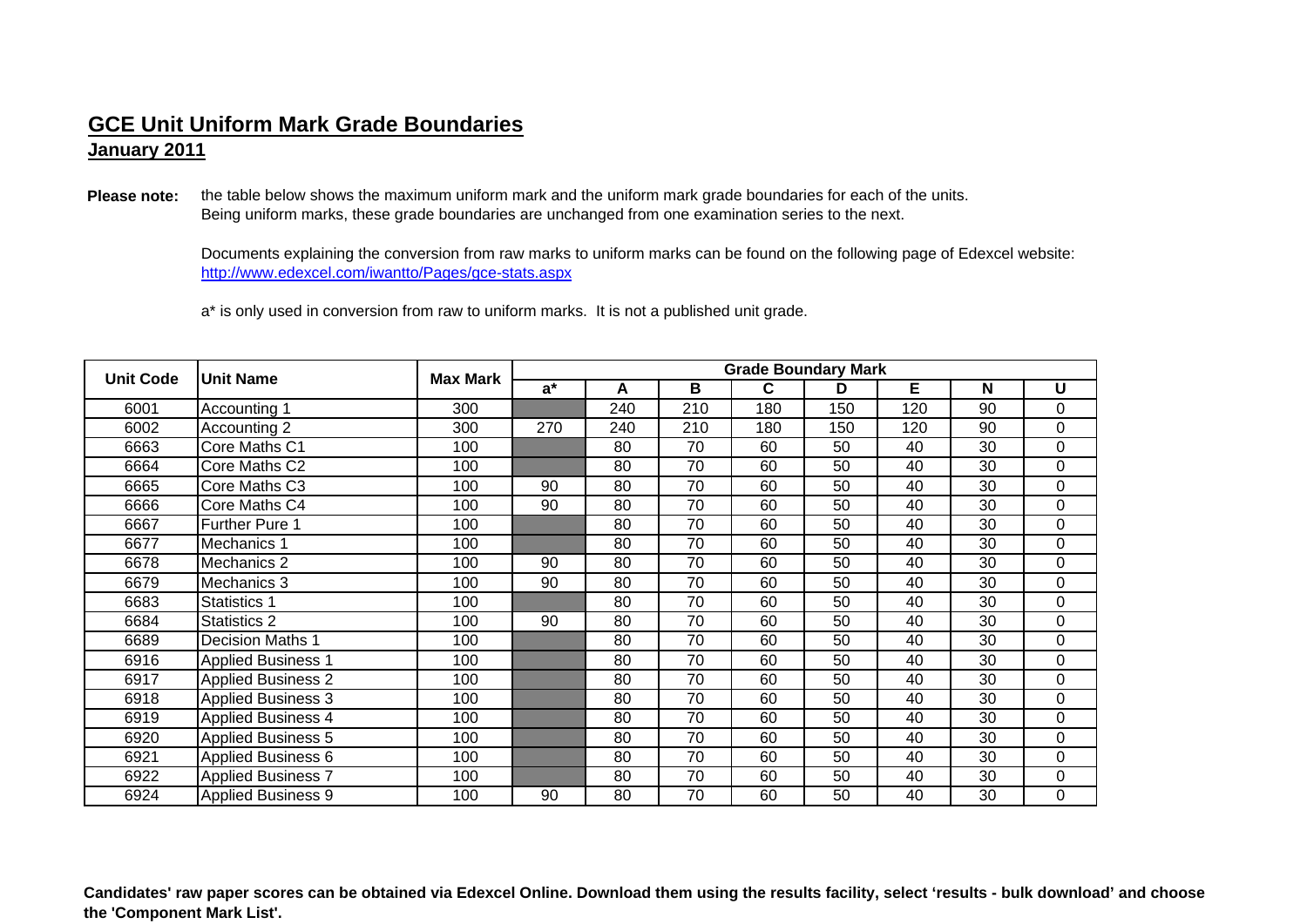**January 2011**

**Please note:** the table below shows the maximum uniform mark and the uniform mark grade boundaries for each of the units. Being uniform marks, these grade boundaries are unchanged from one examination series to the next.

> http://www.edexcel.com/iwantto/Pages/gce-stats.aspx Documents explaining the conversion from raw marks to uniform marks can be found on the following page of Edexcel website:

<sup>a</sup>\* is only used in conversion from raw to uniform marks. It is not a published unit grade.

| <b>Unit Code</b> | <b>Unit Name</b>           | <b>Max Mark</b> | <b>Grade Boundary Mark</b> |    |    |    |    |    |    |          |  |  |
|------------------|----------------------------|-----------------|----------------------------|----|----|----|----|----|----|----------|--|--|
|                  |                            |                 | $a^*$                      | A  | В  | C  | D  | Е  | N  | U        |  |  |
| 6925             | <b>Applied Business 10</b> | 100             | 90                         | 80 | 70 | 60 | 50 | 40 | 30 | 0        |  |  |
| 6926             | <b>Applied Business 11</b> | 100             | 90                         | 80 | 70 | 60 | 50 | 40 | 30 | $\Omega$ |  |  |
| 6927             | <b>Applied Business 12</b> | 100             | 90                         | 80 | 70 | 60 | 50 | 40 | 30 | $\Omega$ |  |  |
| 6928             | <b>Applied Business 13</b> | 100             | 90                         | 80 | 70 | 60 | 50 | 40 | 30 | 0        |  |  |
| 6929             | <b>Applied Business 14</b> | 100             | 90                         | 80 | 70 | 60 | 50 | 40 | 30 | 0        |  |  |
| 6932             | Engineering 2              | 100             |                            | 80 | 70 | 60 | 50 | 40 | 30 | $\Omega$ |  |  |
| 6933             | Engineering 3              | 100             |                            | 80 | 70 | 60 | 50 | 40 | 30 | 0        |  |  |
| 6935             | Engineering 5              | 100             | 90                         | 80 | 70 | 60 | 50 | 40 | 30 | 0        |  |  |
| 6936             | Engineering 6              | 100             | 90                         | 80 | 70 | 60 | 50 | 40 | 30 | 0        |  |  |
| 6938             | Health & Social Care 1     | 100             |                            | 80 | 70 | 60 | 50 | 40 | 30 | 0        |  |  |
| 6939             | Health & Social Care 2     | 100             |                            | 80 | 70 | 60 | 50 | 40 | 30 | $\Omega$ |  |  |
| 6940             | Health & Social Care 3     | 100             |                            | 80 | 70 | 60 | 50 | 40 | 30 | 0        |  |  |
| 6941             | Health & Social Care 4     | 100             |                            | 80 | 70 | 60 | 50 | 40 | 30 | $\Omega$ |  |  |
| 6942             | Health & Social Care 5     | 100             |                            | 80 | 70 | 60 | 50 | 40 | 30 | $\Omega$ |  |  |
| 6943             | Health & Social Care 6     | 100             |                            | 80 | 70 | 60 | 50 | 40 | 30 | 0        |  |  |
| 6944             | Health & Social Care 7     | 100             | 90                         | 80 | 70 | 60 | 50 | 40 | 30 | $\Omega$ |  |  |
| 6945             | Health & Social Care 8     | 100             | 90                         | 80 | 70 | 60 | 50 | 40 | 30 | 0        |  |  |
| 6946             | Health & Social Care 9     | 100             | 90                         | 80 | 70 | 60 | 50 | 40 | 30 | $\Omega$ |  |  |
| 6947             | Health & Social Care 10    | 100             | 90                         | 80 | 70 | 60 | 50 | 40 | 30 | $\Omega$ |  |  |
| 6948             | Health & Social Care 11    | 100             | 90                         | 80 | 70 | 60 | 50 | 40 | 30 | 0        |  |  |
| 6949             | Health & Social Care 12    | 100             | 90                         | 80 | 70 | 60 | 50 | 40 | 30 | 0        |  |  |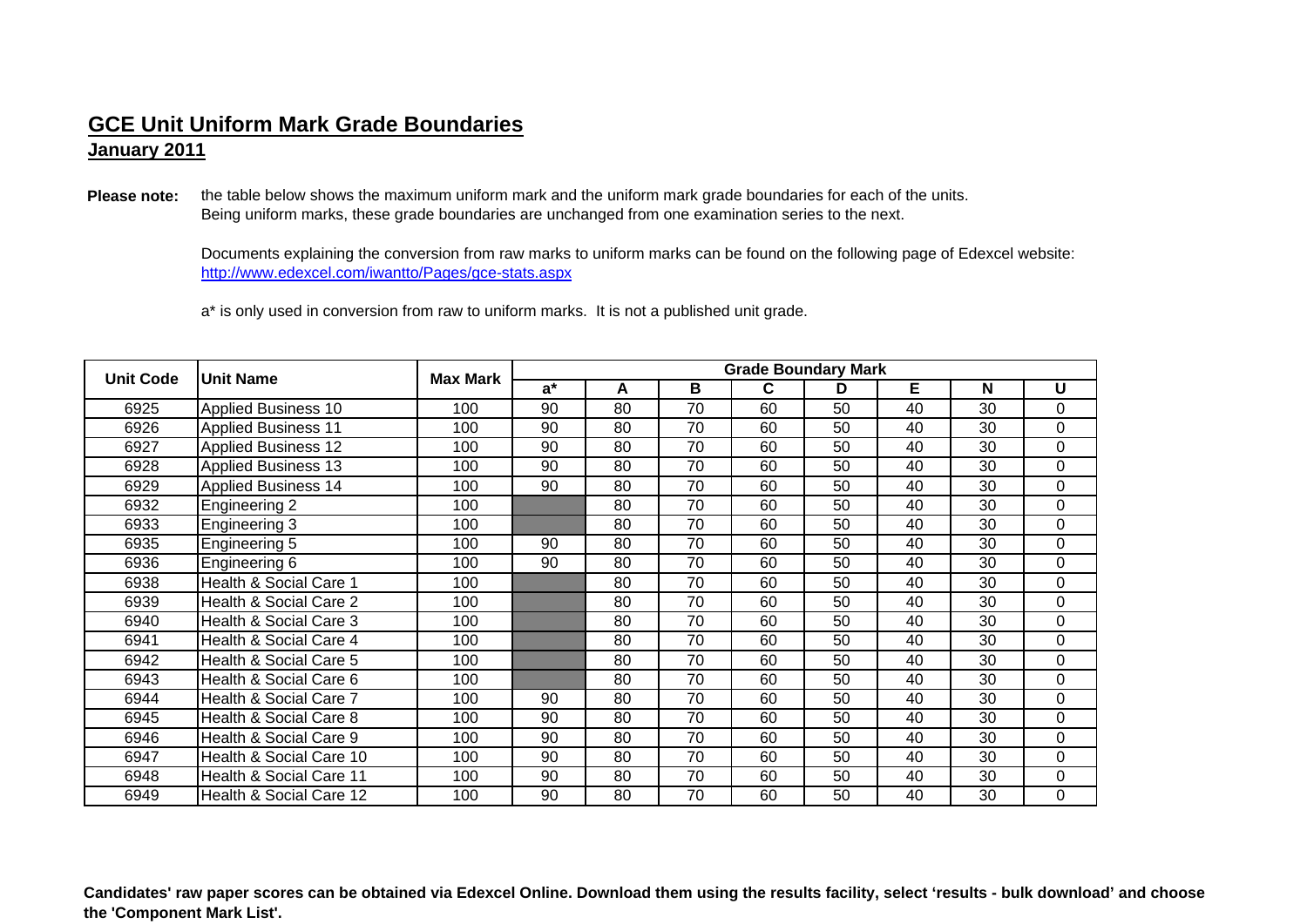**January 2011**

**Please note:** the table below shows the maximum uniform mark and the uniform mark grade boundaries for each of the units. Being uniform marks, these grade boundaries are unchanged from one examination series to the next.

> http://www.edexcel.com/iwantto/Pages/gce-stats.aspx Documents explaining the conversion from raw marks to uniform marks can be found on the following page of Edexcel website:

<sup>a</sup>\* is only used in conversion from raw to uniform marks. It is not a published unit grade.

| <b>Unit Code</b> | <b>Unit Name</b>   | <b>Max Mark</b> | <b>Grade Boundary Mark</b> |    |    |    |    |    |    |          |  |  |
|------------------|--------------------|-----------------|----------------------------|----|----|----|----|----|----|----------|--|--|
|                  |                    |                 | $a^*$                      | A  | B  | C  | D  | E  | N  | U        |  |  |
| 6951             | Applied ICT 1      | 100             |                            | 80 | 70 | 60 | 50 | 40 | 30 | $\Omega$ |  |  |
| 6952             | Applied ICT 2      | 100             |                            | 80 | 70 | 60 | 50 | 40 | 30 | 0        |  |  |
| 6953             | Applied ICT 3      | 100             |                            | 80 | 70 | 60 | 50 | 40 | 30 | 0        |  |  |
| 6954             | Applied ICT 4      | 100             |                            | 80 | 70 | 60 | 50 | 40 | 30 | 0        |  |  |
| 6955             | Applied ICT 5      | 100             |                            | 80 | 70 | 60 | 50 | 40 | 30 | 0        |  |  |
| 6956             | Applied ICT 6      | 100             |                            | 80 | 70 | 60 | 50 | 40 | 30 | 0        |  |  |
| 6957             | Applied ICT 7      | 100             | 90                         | 80 | 70 | 60 | 50 | 40 | 30 | 0        |  |  |
| 6958             | Applied ICT 8      | 100             | 90                         | 80 | 70 | 60 | 50 | 40 | 30 | 0        |  |  |
| 6959             | Applied ICT 9      | 100             | 90                         | 80 | 70 | 60 | 50 | 40 | 30 | 0        |  |  |
| 6960             | Applied ICT 10     | 100             | 90                         | 80 | 70 | 60 | 50 | 40 | 30 | 0        |  |  |
| 6961             | Applied ICT 11     | 100             | 90                         | 80 | 70 | 60 | 50 | 40 | 30 | 0        |  |  |
| 6962             | Applied ICT 12     | 100             | 90                         | 80 | 70 | 60 | 50 | 40 | 30 | 0        |  |  |
| 6963             | Applied ICT 13     | 100             | 90                         | 80 | 70 | 60 | 50 | 40 | 30 | 0        |  |  |
| 6964             | Applied ICT 14     | 100             | 90                         | 80 | 70 | 60 | 50 | 40 | 30 | 0        |  |  |
| 6966             | Leisure Studies 1  | 100             |                            | 80 | 70 | 60 | 50 | 40 | 30 | 0        |  |  |
| 6967             | eisure Studies 2   | 100             |                            | 80 | 70 | 60 | 50 | 40 | 30 | 0        |  |  |
| 6968             | eisure Studies 3   | 100             |                            | 80 | 70 | 60 | 50 | 40 | 30 | 0        |  |  |
| 6969             | eisure Studies 4   | 100             | 90                         | 80 | 70 | 60 | 50 | 40 | 30 | 0        |  |  |
| 6970             | eisure Studies 5   | 100             | 90                         | 80 | 70 | 60 | 50 | 40 | 30 | 0        |  |  |
| 6971             | Leisure Studies 6  | 100             | 90                         | 80 | 70 | 60 | 50 | 40 | 30 | 0        |  |  |
| 6987             | Travel & Tourism 1 | 100             |                            | 80 | 70 | 60 | 50 | 40 | 30 | 0        |  |  |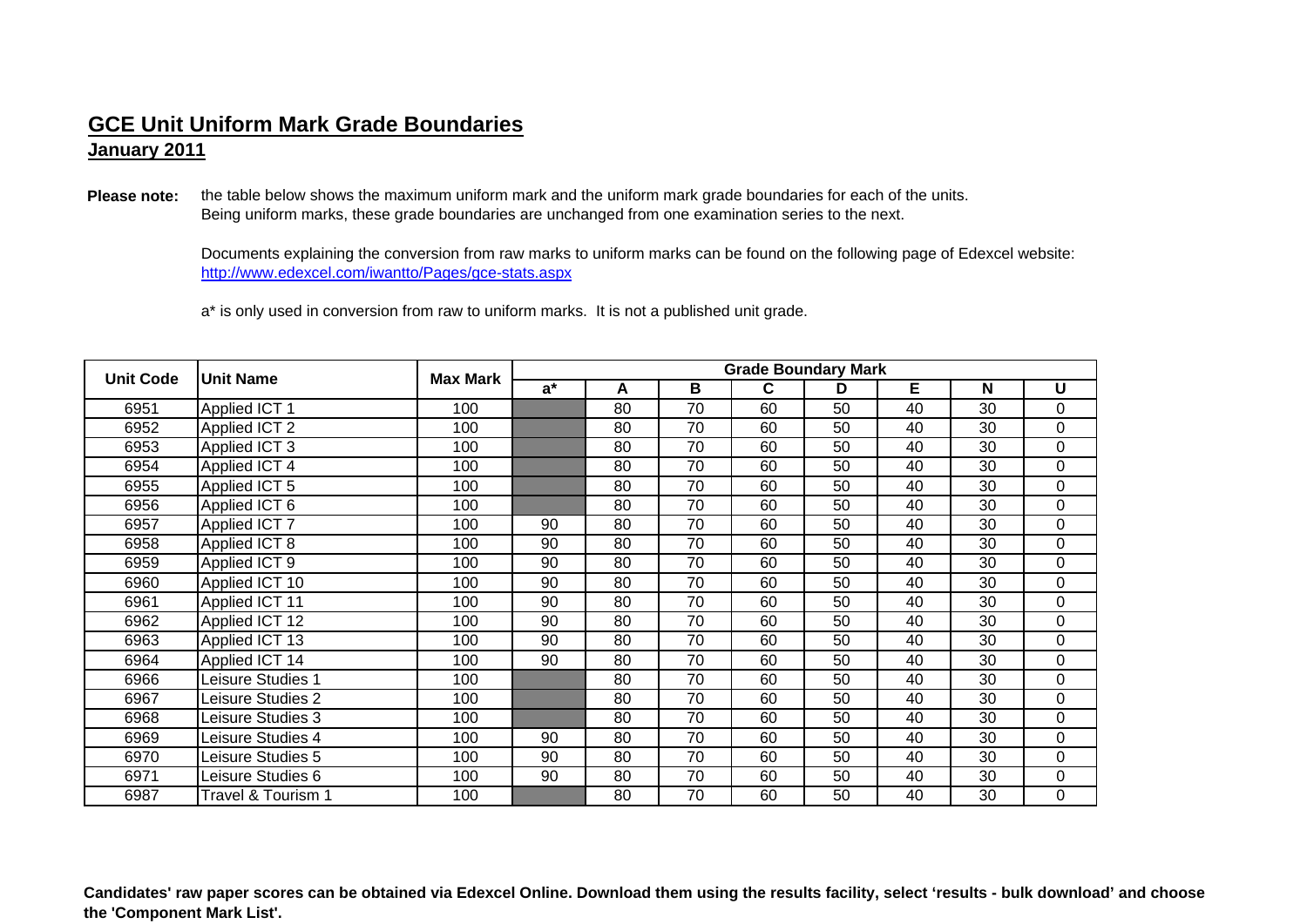**January 2011**

**Please note:** the table below shows the maximum uniform mark and the uniform mark grade boundaries for each of the units. Being uniform marks, these grade boundaries are unchanged from one examination series to the next.

> http://www.edexcel.com/iwantto/Pages/gce-stats.aspx Documents explaining the conversion from raw marks to uniform marks can be found on the following page of Edexcel website:

<sup>a</sup>\* is only used in conversion from raw to uniform marks. It is not a published unit grade.

| <b>Unit Code</b> | <b>Unit Name</b>          | <b>Max Mark</b> | <b>Grade Boundary Mark</b> |    |    |    |    |    |    |          |  |  |
|------------------|---------------------------|-----------------|----------------------------|----|----|----|----|----|----|----------|--|--|
|                  |                           |                 | $a^*$                      | A  | В  | С  | D  | E  | N  | U        |  |  |
| 6988             | Travel & Tourism 2        | 100             |                            | 80 | 70 | 60 | 50 | 40 | 30 | 0        |  |  |
| 6989             | Travel & Tourism 3        | 100             |                            | 80 | 70 | 60 | 50 | 40 | 30 | $\Omega$ |  |  |
| 6990             | Travel & Tourism 4        | 100             |                            | 80 | 70 | 60 | 50 | 40 | 30 | $\Omega$ |  |  |
| 6991             | Travel & Tourism 5        | 100             |                            | 80 | 70 | 60 | 50 | 40 | 30 | 0        |  |  |
| 6992             | Travel & Tourism 6        | 100             |                            | 80 | 70 | 60 | 50 | 40 | 30 | 0        |  |  |
| 6993             | Travel & Tourism 7        | 100             | 90                         | 80 | 70 | 60 | 50 | 40 | 30 | $\Omega$ |  |  |
| 6994             | Travel & Tourism 8        | 100             | 90                         | 80 | 70 | 60 | 50 | 40 | 30 | 0        |  |  |
| 6995             | Travel & Tourism 9        | 100             | 90                         | 80 | 70 | 60 | 50 | 40 | 30 | 0        |  |  |
| 6996             | Travel & Tourism 10       | 100             | 90                         | 80 | 70 | 60 | 50 | 40 | 30 | 0        |  |  |
| 6997             | Travel & Tourism 11       | 100             | 90                         | 80 | 70 | 60 | 50 | 40 | 30 | $\Omega$ |  |  |
| 6998             | Travel & Tourism 12       | 100             | 90                         | 80 | 70 | 60 | 50 | 40 | 30 | $\Omega$ |  |  |
| 6BI01            | Biology 1                 | 120             |                            | 96 | 84 | 72 | 60 | 48 | 36 | 0        |  |  |
| 6BI02            | Biology 2                 | 120             |                            | 96 | 84 | 72 | 60 | 48 | 36 | 0        |  |  |
| 6BI04            | Biology 4                 | 120             | 108                        | 96 | 84 | 72 | 60 | 48 | 36 | 0        |  |  |
| 6BI05            | Biology 5                 | 120             | 108                        | 96 | 84 | 72 | 60 | 48 | 36 | 0        |  |  |
| 6BI07            | Biology 3 (International) | 60              |                            | 48 | 42 | 36 | 30 | 24 | 18 | $\Omega$ |  |  |
| 6BI08            | Biology 6 (International) | 60              | 54                         | 48 | 42 | 36 | 30 | 24 | 18 | 0        |  |  |
| 6BS01            | <b>Business Studies 1</b> | 100             |                            | 80 | 70 | 60 | 50 | 40 | 30 | $\Omega$ |  |  |
| 6BS02            | <b>Business Studies 2</b> | 100             |                            | 80 | 70 | 60 | 50 | 40 | 30 | 0        |  |  |
| 6BS03            | <b>Business Studies 3</b> | 100             | 90                         | 80 | 70 | 60 | 50 | 40 | 30 | 0        |  |  |
| 6BS04            | <b>Business Studies 4</b> | 100             | 90                         | 80 | 70 | 60 | 50 | 40 | 30 | 0        |  |  |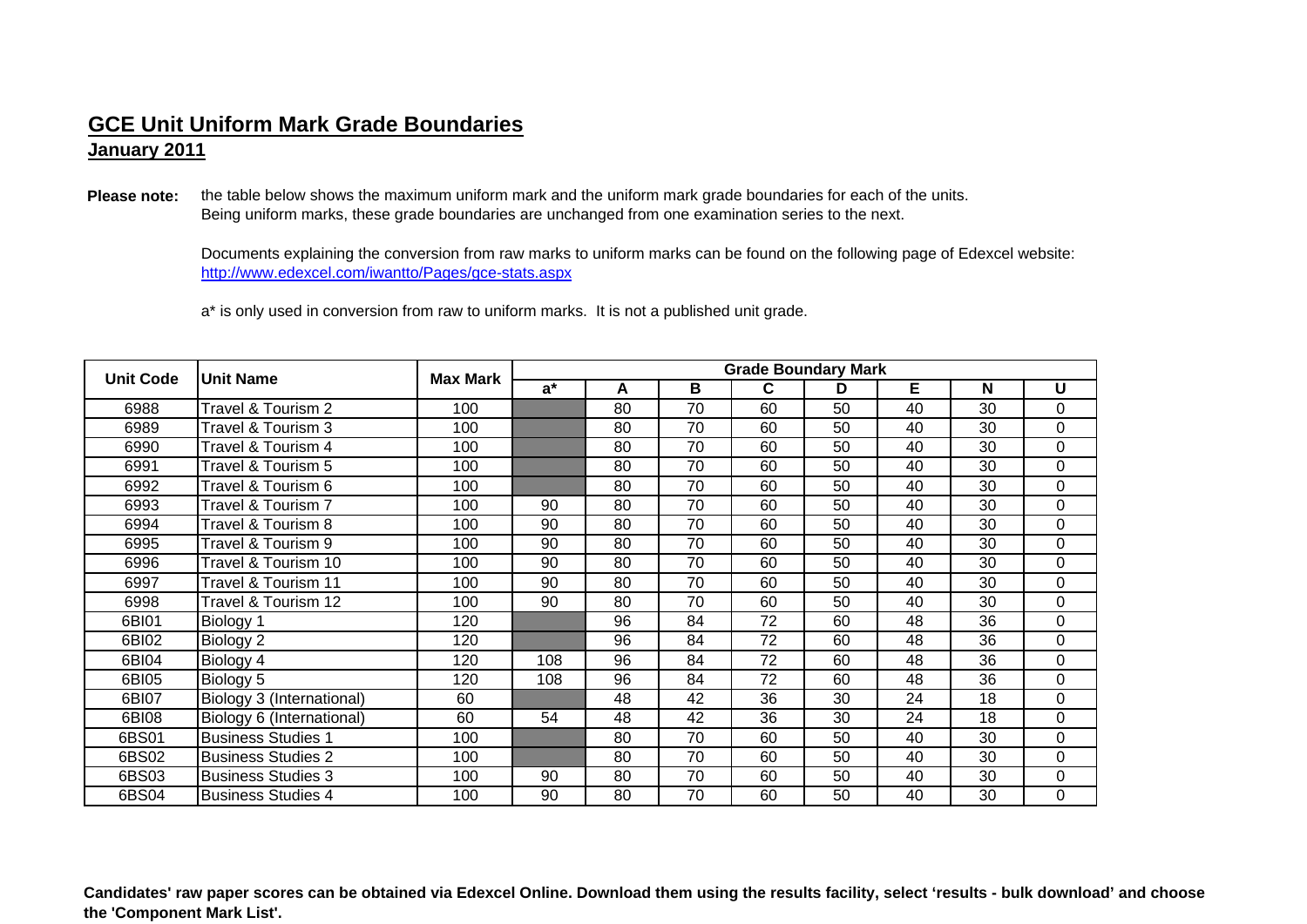**January 2011**

**Please note:** the table below shows the maximum uniform mark and the uniform mark grade boundaries for each of the units. Being uniform marks, these grade boundaries are unchanged from one examination series to the next.

> http://www.edexcel.com/iwantto/Pages/gce-stats.aspx Documents explaining the conversion from raw marks to uniform marks can be found on the following page of Edexcel website:

<sup>a</sup>\* is only used in conversion from raw to uniform marks. It is not a published unit grade.

| <b>Unit Code</b> | <b>Unit Name</b>            | <b>Max Mark</b> | <b>Grade Boundary Mark</b> |    |    |    |    |    |    |          |  |
|------------------|-----------------------------|-----------------|----------------------------|----|----|----|----|----|----|----------|--|
|                  |                             |                 | $a^*$                      | A  | В  | С  | D  | E  | N  | U        |  |
| 6CH01            | Chemistry 1                 | 120             |                            | 96 | 84 | 72 | 60 | 48 | 36 | $\Omega$ |  |
| 6CH02            | Chemistry 2                 | 120             |                            | 96 | 84 | 72 | 60 | 48 | 36 | 0        |  |
| 6CH04            | Chemistry 4                 | 120             | 108                        | 96 | 84 | 72 | 60 | 48 | 36 | $\Omega$ |  |
| 6CH05            | Chemistry 5                 | 120             | 108                        | 96 | 84 | 72 | 60 | 48 | 36 | 0        |  |
| 6CH07            | Chemistry 3 (International) | 60              |                            | 48 | 42 | 36 | 30 | 24 | 18 | 0        |  |
| 6CH08            | Chemistry 6 (International) | 60              | 54                         | 48 | 42 | 36 | 30 | 24 | 18 | $\Omega$ |  |
| 6EB01            | Econ.& Bus.Studies 1        | 100             |                            | 80 | 70 | 60 | 50 | 40 | 30 | 0        |  |
| 6EB02            | Econ.& Bus.Studies 2        | 100             |                            | 80 | 70 | 60 | 50 | 40 | 30 | 0        |  |
| 6EB03            | Econ.& Bus.Studies 3        | 100             | 90                         | 80 | 70 | 60 | 50 | 40 | 30 | 0        |  |
| 6EB04            | Econ.& Bus.Studies 4        | 100             | 90                         | 80 | 70 | 60 | 50 | 40 | 30 | 0        |  |
| 6EC01            | Economics 1                 | 100             |                            | 80 | 70 | 60 | 50 | 40 | 30 | $\Omega$ |  |
| 6EC02            | Economics 2                 | 100             |                            | 80 | 70 | 60 | 50 | 40 | 30 | 0        |  |
| 6EC03            | Economics 3                 | 80              | 72                         | 64 | 56 | 48 | 40 | 32 | 24 | $\Omega$ |  |
| 6EL01            | English Lang & Lit 1        | 120             |                            | 96 | 84 | 72 | 60 | 48 | 36 | 0        |  |
| 6EL03            | English Lang.& Lit.3        | 120             | 108                        | 96 | 84 | 72 | 60 | 48 | 36 | 0        |  |
| 6EN01            | English Language 1          | 120             |                            | 96 | 84 | 72 | 60 | 48 | 36 | $\Omega$ |  |
| 6EN03            | English Language 3          | 120             | 108                        | 96 | 84 | 72 | 60 | 48 | 36 | 0        |  |
| 6ET01            | English Literature 1        | 120             |                            | 96 | 84 | 72 | 60 | 48 | 36 | $\Omega$ |  |
| 6ET02            | <b>English Literature 2</b> | 80              |                            | 64 | 56 | 48 | 40 | 32 | 24 | $\Omega$ |  |
| 6ET03            | <b>English Literature 3</b> | 120             | 108                        | 96 | 84 | 72 | 60 | 48 | 36 | 0        |  |
| 6ET04            | <b>English Literature 4</b> | 80              | 72                         | 64 | 56 | 48 | 40 | 32 | 24 | 0        |  |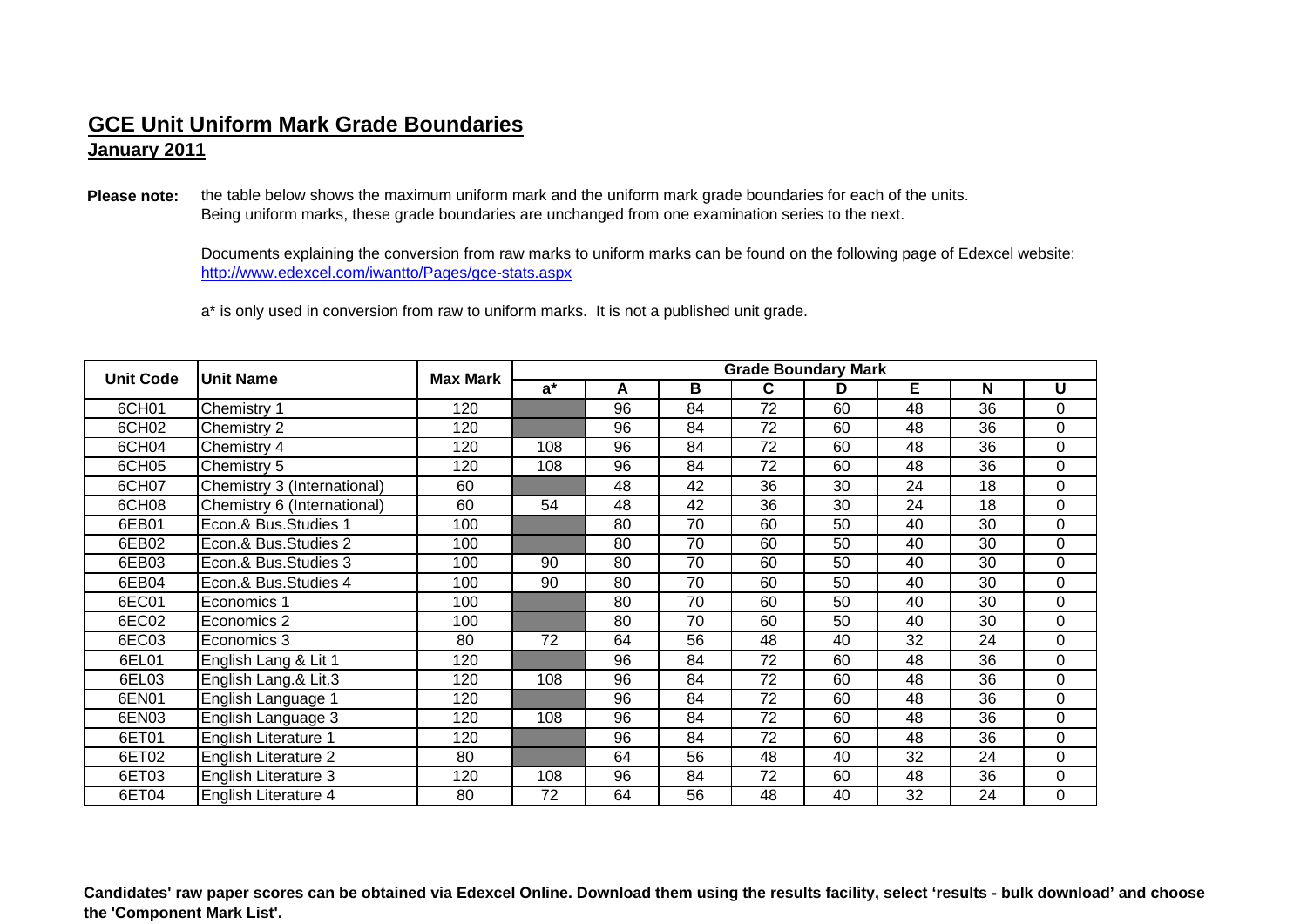**January 2011**

**Please note:** the table below shows the maximum uniform mark and the uniform mark grade boundaries for each of the units. Being uniform marks, these grade boundaries are unchanged from one examination series to the next.

> http://www.edexcel.com/iwantto/Pages/gce-stats.aspx Documents explaining the conversion from raw marks to uniform marks can be found on the following page of Edexcel website:

<sup>a</sup>\* is only used in conversion from raw to uniform marks. It is not a published unit grade.

| <b>Unit Code</b> | <b>Unit Name</b>         | <b>Max Mark</b> | <b>Grade Boundary Mark</b> |     |    |    |    |    |    |          |  |
|------------------|--------------------------|-----------------|----------------------------|-----|----|----|----|----|----|----------|--|
|                  |                          |                 | $a^*$                      | A   | B  | C  | D  | E  | N  | U        |  |
| 6FR01            | French 1                 | 60              |                            | 48  | 42 | 36 | 30 | 24 | 18 | $\Omega$ |  |
| 6FR02            | French 1                 | 140             |                            | 112 | 98 | 84 | 70 | 56 | 42 | 0        |  |
| 6GE01            | Geography 1              | 120             |                            | 96  | 84 | 72 | 60 | 48 | 36 | $\Omega$ |  |
| 6GE02            | Geography 2              | 80              |                            | 64  | 56 | 48 | 40 | 32 | 24 | 0        |  |
| 6GE03            | Geography 3              | 120             | 108                        | 96  | 84 | 72 | 60 | 48 | 36 | 0        |  |
| 6GE04            | Geography 4              | 80              | 72                         | 64  | 56 | 48 | 40 | 32 | 24 | 0        |  |
| 6GN01            | German 1                 | 60              |                            | 48  | 42 | 36 | 30 | 24 | 18 | 0        |  |
| 6GN02            | German 2                 | 140             |                            | 112 | 98 | 84 | 70 | 56 | 42 | $\Omega$ |  |
| 6GP01            | Government & Politics 1  | 100             |                            | 80  | 70 | 60 | 50 | 40 | 30 | 0        |  |
| 6GP02            | Government & Politics 2  | 100             |                            | 80  | 70 | 60 | 50 | 40 | 30 | 0        |  |
| 6GP03            | Government & Politics 3  | 100             | 90                         | 80  | 70 | 60 | 50 | 40 | 30 | $\Omega$ |  |
| 6GP04            | Government & Politics 4  | 100             | 90                         | 80  | 70 | 60 | 50 | 40 | 30 | 0        |  |
| 6GS01            | <b>General Studies 1</b> | 100             |                            | 80  | 70 | 60 | 50 | 40 | 30 | $\Omega$ |  |
| 6GS02            | <b>General Studies 2</b> | 100             |                            | 80  | 70 | 60 | 50 | 40 | 30 | 0        |  |
| 6GS03            | <b>General Studies 3</b> | 100             | 90                         | 80  | 70 | 60 | 50 | 40 | 30 | 0        |  |
| 6HI01            | History 1                | 100             |                            | 80  | 70 | 60 | 50 | 40 | 30 | 0        |  |
| 6HI02            | History 2                | 100             |                            | 80  | 70 | 60 | 50 | 40 | 30 | 0        |  |
| 6HI04            | History 3                | 80              | 72                         | 64  | 56 | 48 | 40 | 32 | 24 | 0        |  |
| 6PH01            | Physics 1                | 120             |                            | 96  | 84 | 72 | 60 | 48 | 36 | $\Omega$ |  |
| 6PH02            | Physics 2                | 120             |                            | 96  | 84 | 72 | 60 | 48 | 36 | 0        |  |
| 6PH04            | Physics 4                | 120             | 108                        | 96  | 84 | 72 | 60 | 48 | 36 | 0        |  |